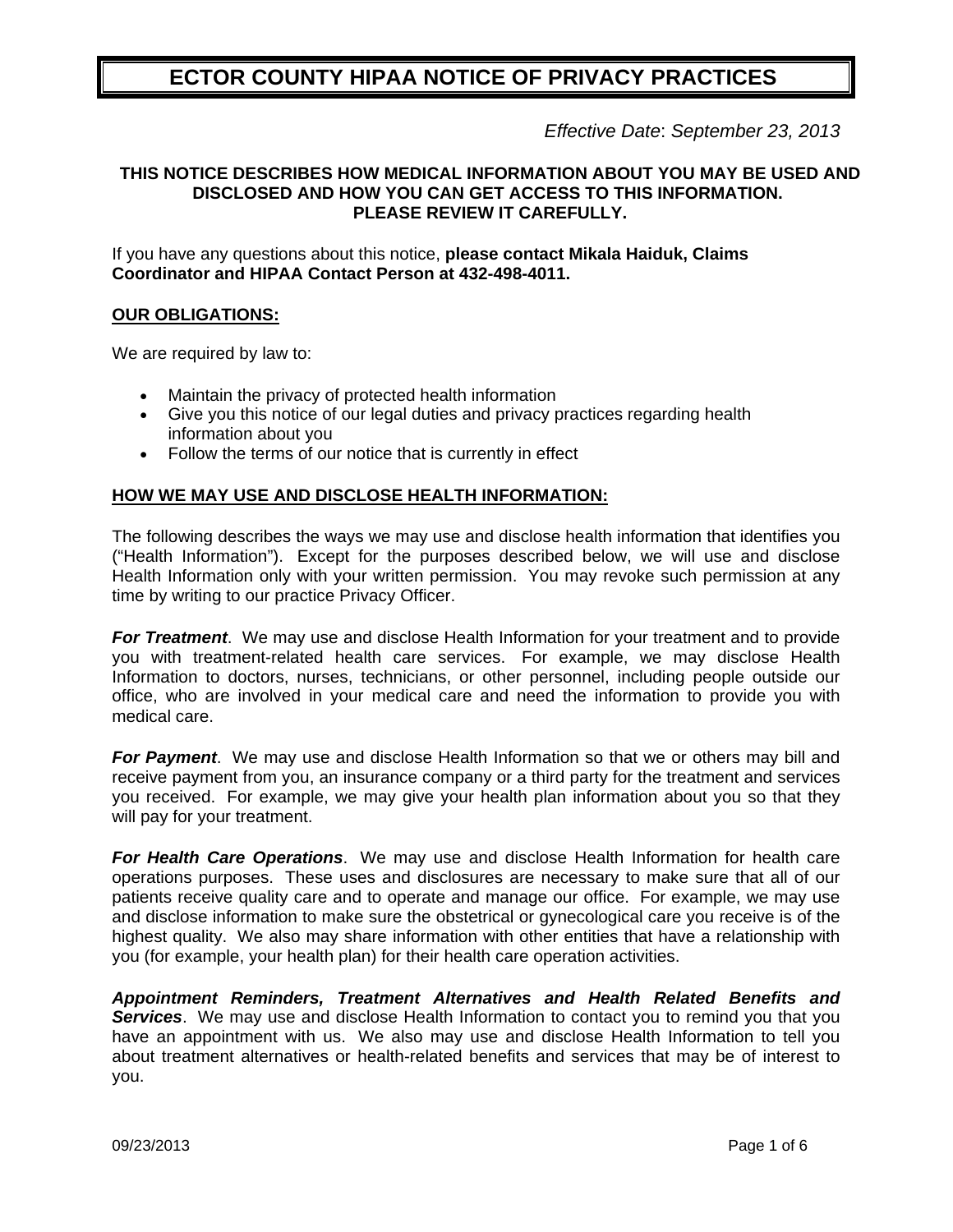*Individuals Involved in Your Care or Payment for Your Care*. When appropriate, we may share Health Information with a person who is involved in your medical care or payment for your care, such as your family or a close friend. We also may notify your family about your location or general condition or disclose such information to an entity assisting in a disaster relief effort.

*Research*. Under certain circumstances, we may use and disclose Health Information for research. For example, a research project may involve comparing the health of patients who received one treatment to those who received another, for the same condition. Before we use or disclose Health Information for research, the project will go through a special approval process. Even without special approval, we may permit researchers to look at records to help them identify patients who may be included in their research project or for other similar purposes, as long as they do not remove or take a copy of any Health Information.

# **SPECIAL SITUATIONS:**

*As Required by Law*. We will disclose Health Information when required to do so by international, federal, state or local law.

*To Avert a Serious Threat to Health or Safety*. We may use and disclose Health Information when necessary to prevent a serious threat to your health and safety or the health and safety of the public or another person. Disclosures, however, will be made only to someone who may be able to help prevent the threat.

*Business Associates*. We may disclose Health Information to our business associates that perform functions on our behalf or provide us with services if the information is necessary for such functions or services. For example, we may use another company to perform billing services on our behalf. All of our business associates are obligated to protect the privacy of your information and are not allowed to use or disclose any information other than as specified in our contract.

*Organ and Tissue Donation*. If you are an organ donor, we may use or release Health Information to organizations that handle organ procurement or other entities engaged in procurement, banking or transportation of organs, eyes or tissues to facilitate organ, eye or tissue donation and transplantation.

*Military and Veterans*. If you are a member of the armed forces, we may release Health Information as required by military command authorities. We also may release Health Information to the appropriate foreign military authority if you are a member of a foreign military.

*Workers' Compensation*. We may release Health Information for workers' compensation or similar programs. These programs provide benefits for work-related injuries or illness.

**Public Health Risks**. We may disclose Health Information for public health activities. These activities generally include disclosures to prevent or control disease, injury or disability; report births and deaths; report child abuse or neglect; report reactions to medications or problems with products; notify people of recalls of products they may be using; a person who may have been exposed to a disease or may be at risk for contracting or spreading a disease or condition; and the appropriate government authority if we believe a patient has been the victim of abuse, neglect or domestic violence. We will only make this disclosure if you agree or when required or authorized by law.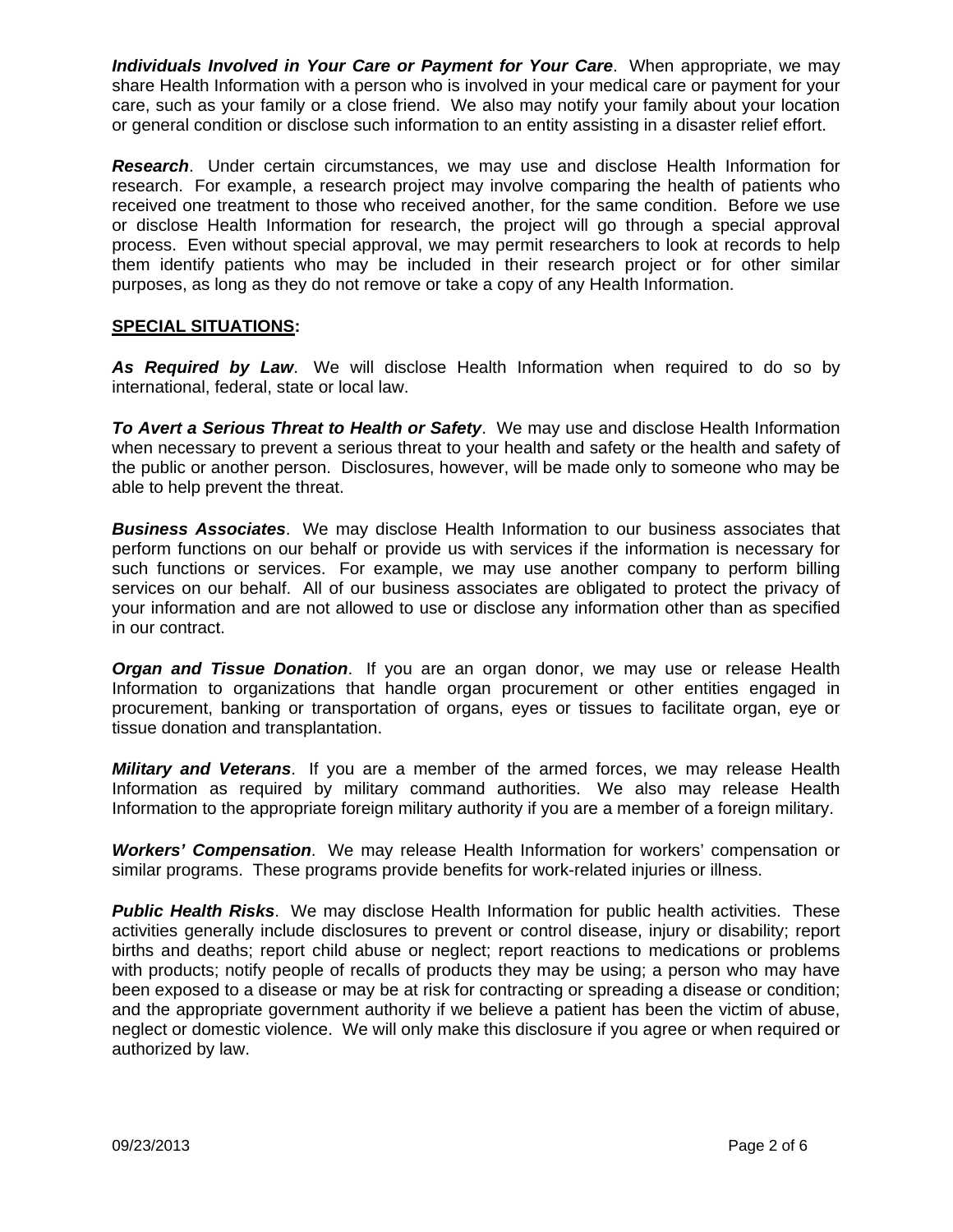*Health Oversight Activities*. We may disclose Health Information to a health oversight agency for activities authorized by law. These oversight activities include, for example, audits, investigations, inspections, and licensure. These activities are necessary for the government to monitor the health care system, government programs, and compliance with civil rights laws.

*Data Breach Notification Purposes.* We may use or disclose your Protected Health Information to provide legally required notices of unauthorized access to or disclosure of your health information.

*Lawsuits and Disputes*. If you are involved in a lawsuit or a dispute, we may disclose Health Information in response to a court or administrative order. We also may disclose Health Information in response to a subpoena, discovery request, or other lawful process by someone else involved in the dispute, but only if efforts have been made to tell you about the request or to obtain an order protecting the information requested.

*Law Enforcement*. We may release Health Information if asked by a law enforcement official if the information is: (1) in response to a court order, subpoena, warrant, summons or similar process; (2) limited information to identify or locate a suspect, fugitive, material witness, or missing person; (3) about the victim of a crime even if, under certain very limited circumstances, we are unable to obtain the person's agreement; (4) about a death we believe may be the result of criminal conduct; (5) about criminal conduct on our premises; and (6) in an emergency to report a crime, the location of the crime or victims, or the identity, description or location of the person who committed the crime.

*Coroners, Medical Examiners and Funeral Directors*. We may release Health Information to a coroner or medical examiner. This may be necessary, for example, to identify a deceased person or determine the cause of death. We also may release Health Information to funeral directors as necessary for their duties.

*National Security and Intelligence Activities*. We may release Health Information to authorized federal officials for intelligence, counter-intelligence, and other national security activities authorized by law.

**Protective Services for the President and Others**. We may disclose Health Information to authorized federal officials so they may provide protection to the President, other authorized persons or foreign heads of state or to conduct special investigations.

**Inmates or Individuals in Custody**. If you are an inmate of a correctional institution or under the custody of a law enforcement official, we may release Health Information to the correctional institution or law enforcement official. This release would be if necessary: (1) for the institution to provide you with health care; (2) to protect your health and safety or the health and safety of others; or (3) the safety and security of the correctional institution.

# **USES AND DISCLOSURES THAT REQUIRE US TO GIVE YOU AN OPPORTUNITY TO OBJECT**

*Individuals Involved in Your Care or Payment for Your Care.* Unless you object, we may disclose to a member of your family, a relative, a close friend or any other person you identify, your Protected Health Information that directly relates to that person's involvement in your health care. If you are unable to agree or object to such a disclosure, we may disclose such information as necessary if we determine that it is in your best interest based on our professional judgment.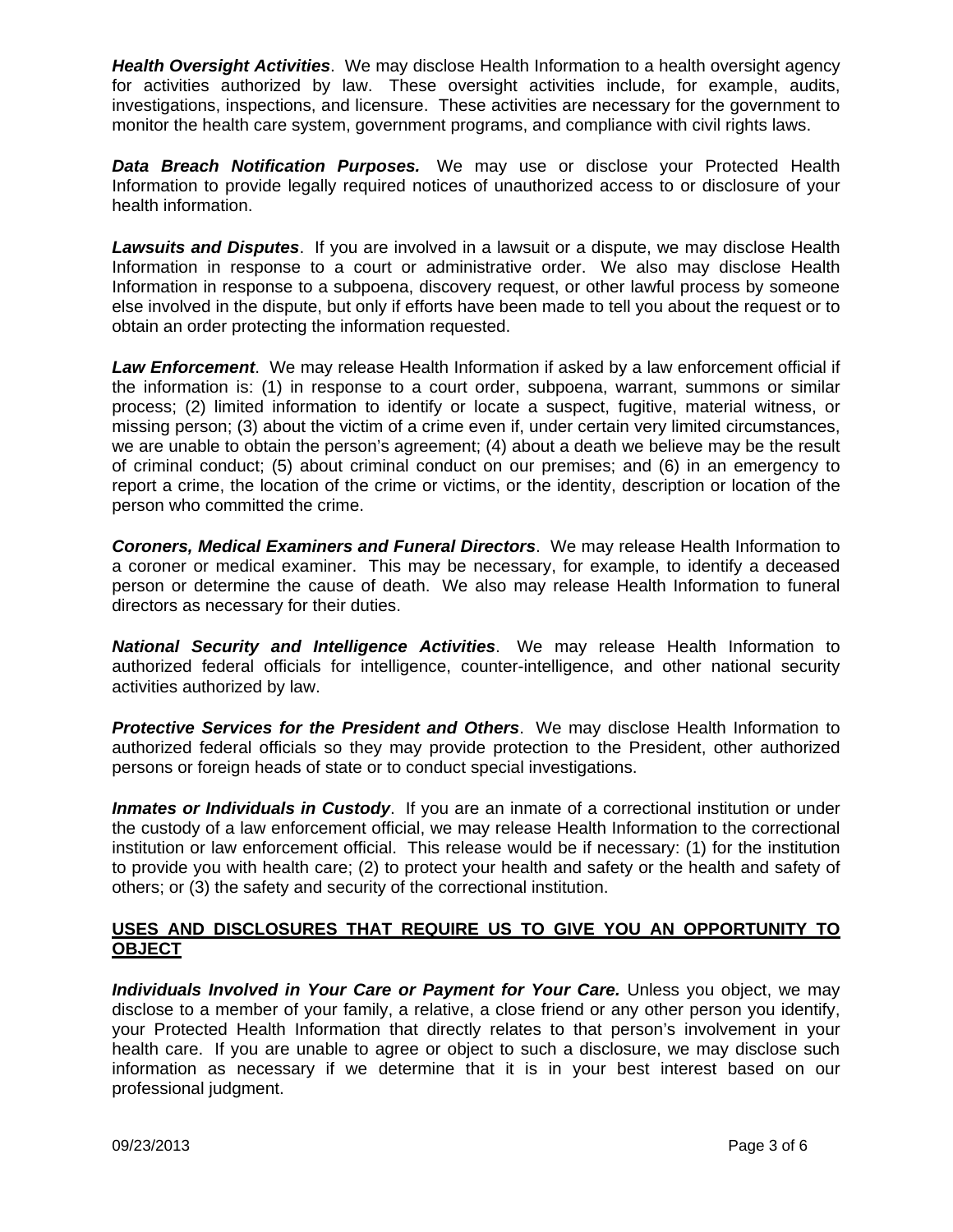*Disaster Relief.* We may disclose your Protected Health Information to disaster relief organizations that seek your Protected Health Information to coordinate your care, or notify family and friends of your location or condition in a disaster. We will provide you with an opportunity to agree or object to such a disclosure whenever we practically can do so.

# **YOUR WRITTEN AUTHORIZATION IS REQUIRED FOR OTHER USES AND DISCLOSURES**

The following uses and disclosures of your Protected Health Information will be made only with your written authorization:

- 1. Uses and disclosures of Protected Health Information for marketing purposes;
- 2. Disclosures that constitute a sale of your Protected Health Information

Other uses and disclosures of Protected Health Information not covered by this Notice or the laws that apply to us will be made only with your written authorization. If you do give us an authorization, you may revoke it at any time by submitting a written revocation to our Privacy Officer and we will no longer disclose Protected Health Information under the authorization. But disclosure that we made in reliance on your authorization before you revoked it will not be affected by the revocation.

## **YOUR RIGHTS**:

You have the following rights regarding Health Information we have about you:

*Right to Inspect and Copy.* You have a right to inspect and copy Health Information that may be used to make decisions about your care or payment for your care. This includes medical and billing records, other than psychotherapy notes. To inspect and copy this Health Information, you must **make your request, in writing, to HIPAA Privacy Officer/Human Resources Director Patricia Patton.** We have up to 30 days to make your Protected Health Information available to you and we may charge you a reasonable fee for the costs of copying, mailing or other supplies associated with your request. We may not charge you a fee if you need the information for a claim for benefits under the Social Security Act or any other state of federal needs-based benefit program. We may deny your request in certain limited circumstances. If we do deny your request, you have the right to have the denial reviewed by a licensed healthcare professional who was not directly involved in the denial of your request, and we will comply with the outcome of the review.

*Right to an Electronic Copy of Electronic Medical Records.* If your Protected Health Information is maintained in an electronic format (known as an electronic medical record or an electronic health record), you have the right to request that an electronic copy of your record be given to you or transmitted to another individual or entity. We will make every effort to provide access to your Protected Health Information in the form or format you request, if it is readily producible in such form or format. If the Protected Health Information is not readily producible in the form or format you request your record will be provided in either our standard electronic format or if you do not want this form or format, a readable hard copy form. We may charge you a reasonable, cost-based fee for the labor associated with transmitting the electronic medical record.

*Right to Get Notice of a Breach.* You have the right to be notified upon a breach of any of your unsecured Protected Health Information.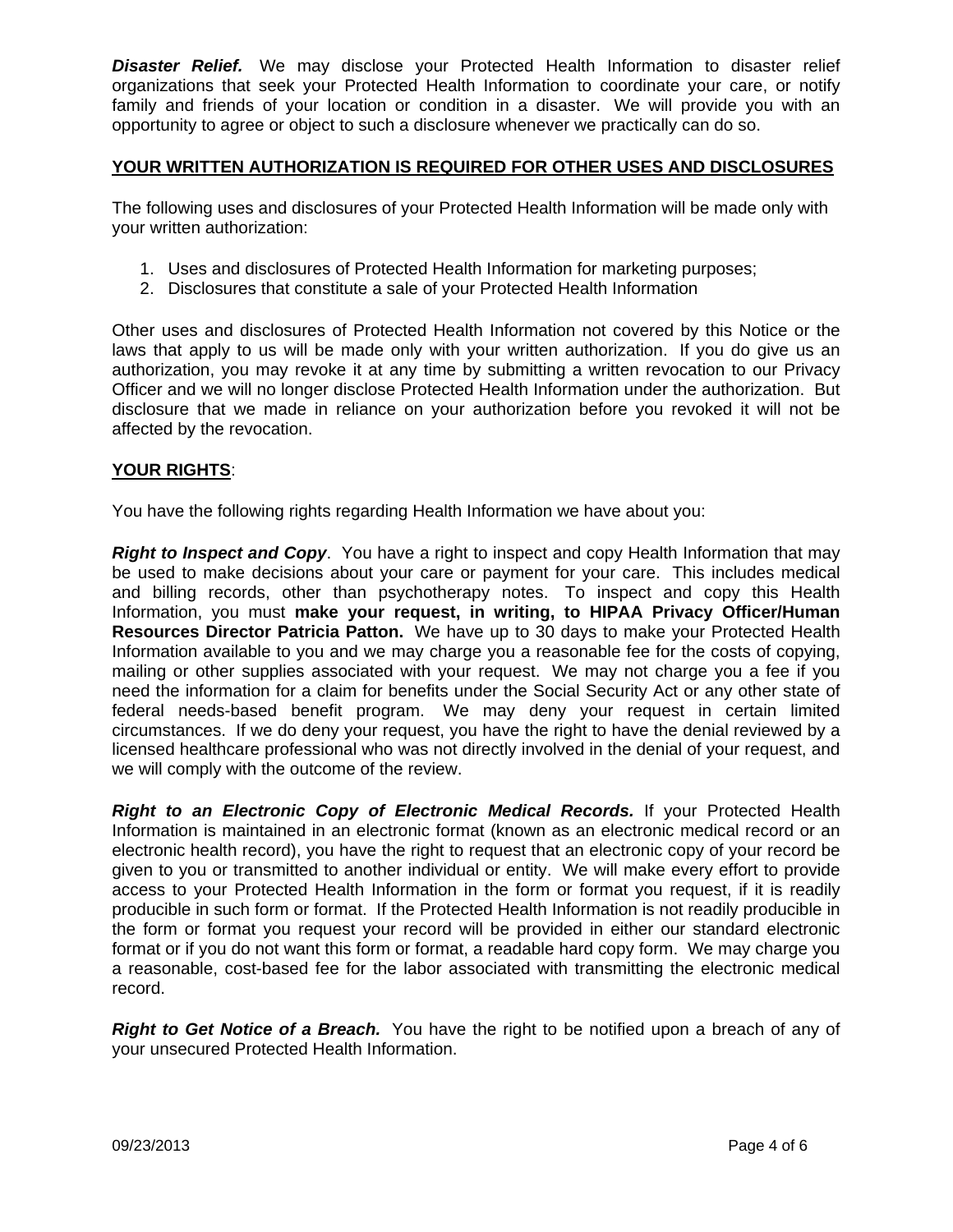*Right to Amend.* If you feel that Health Information we have is incorrect or incomplete, you may ask us to amend the information. You have the right to request an amendment for as long as the information is kept by or for our office. To request an amendment, you must **make your request, in writing, to HIPAA Privacy Officer/Human Resources Director Patricia Patton.**

*Right to an Accounting of Disclosures*. You have the right to request a list of certain disclosures we made of Health Information for purposes other than treatment, payment and health care operations or for which you provided written authorization. To request an accounting of disclosures, you must **make your request, in writing, to HIPAA Privacy Officer/Human Resources Director Patricia Patton.**

*Right to Request Restrictions*. You have the right to request a restriction or limitation on the Health Information we use or disclose for treatment, payment, or health care operations. You also have the right to request a limit on the Health Information we disclose to someone involved in your care or the payment for your care, like a family member or friend. For example, you could ask that we not share information about a particular diagnosis or treatment with your spouse. To request a restriction, you must **make your request, in writing, to HIPAA Privacy Officer/Human Resources Director Patricia Patton.** We are not required to agree to your request unless you are asking us to restrict the use and disclosure of your Protected Health Information to a health plan for payment or health care operation purposes and such information you wish to restrict pertains solely to a health care item or service for which you have paid us "out-of-pocket" in full. If we agree, we will comply with your request unless the information is needed to provide you with emergency treatment.

*Out-of-Pocket-Payments.* If you paid out-of-pocket (or in other words, you have requested that we not bill your health plan) in full for a specific item or service, you have the right to ask that your Protected Health Information with respect to that item or service not be disclosed to a health plan for purposes of payment or health care operations, and we will honor that request.

*Right to Request Confidential Communications*. You have the right to request that we communicate with you about medical matters in a certain way or at a certain location. For example, you can ask that we only contact you by mail or at work. To request confidential communications, you must **make your request, in writing, to HIPAA Privacy Officer/Human Resources Director Patricia Patton.** Your request must specify how or where you wish to be contacted. We will accommodate reasonable requests.

*Right to a Paper Copy of This Notice*. You have the right to a paper copy of this notice. You may ask us to give you a copy of this notice at any time. Even if you have agreed to receive this notice electronically, you are still entitled to a paper copy of this notice. You may obtain a copy of this notice at our web site, **www.co.ector.tx.us** under the Human Resources heading, Insurance section. To obtain a paper copy of this notice, **send your request to: Ector**  County Insurance, Attn: Mikala Haiduk, 1010 E. 8<sup>th</sup> Street, Suite 630, Odessa, Texas **79761, 432-498-4011.** 

# **CHANGES TO THIS NOTICE:**

We reserve the right to change this notice and make the new notice apply to Health Information we already have as well as any information we receive in the future. We will post a copy of our current notice at our office. The notice will contain the effective date on the first page, in the top right-hand corner.